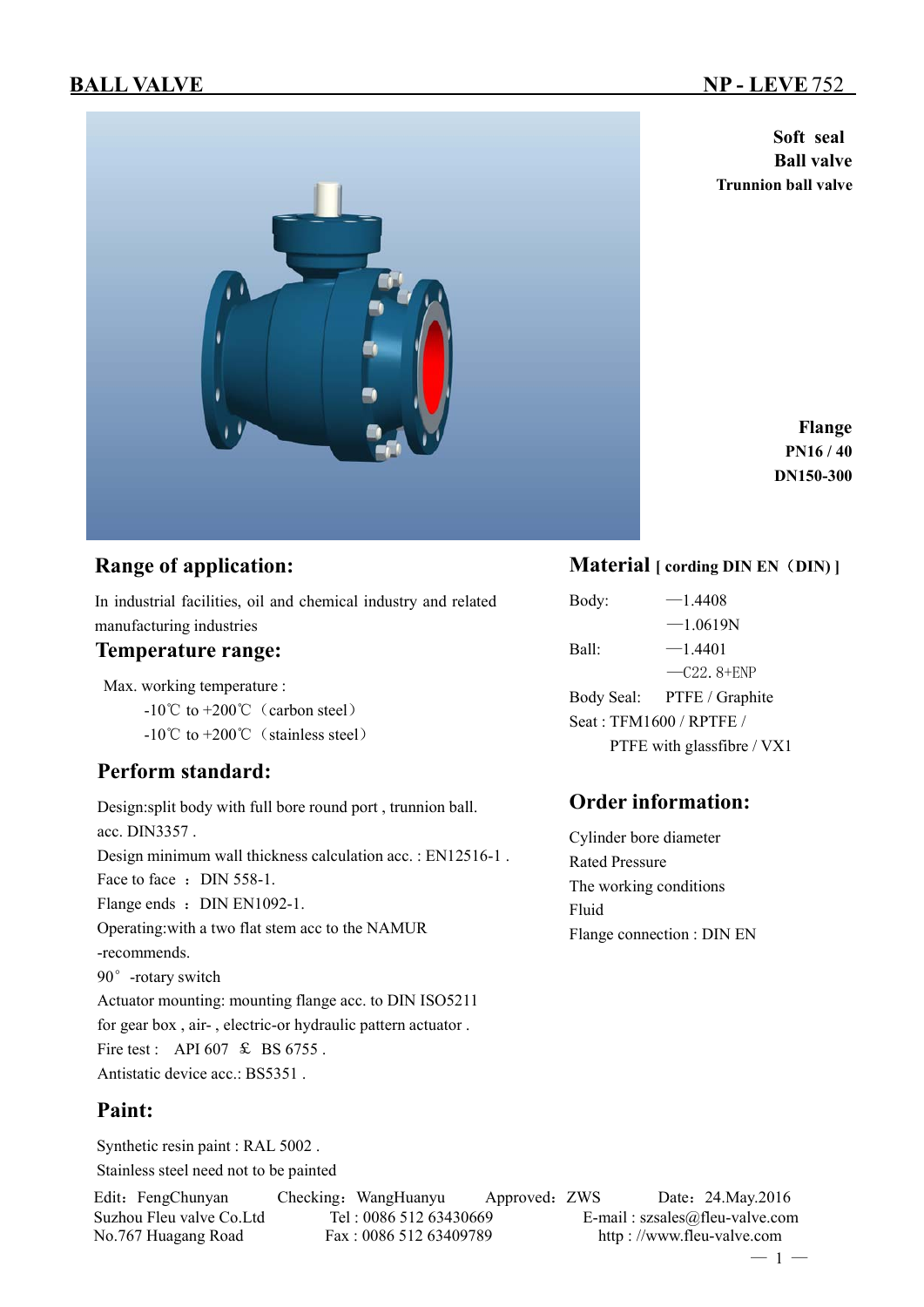

Ball valve with full bore and Flange .

## **Material list**

| NO.                     | Part             | <b>Material</b>                    |                                    |  |  |  |
|-------------------------|------------------|------------------------------------|------------------------------------|--|--|--|
|                         |                  | FIG. 153.752 / 155.752             | FIG. 133.752 / 135.752             |  |  |  |
| 1                       | Adapter          | 1.4408                             | 1.0619N                            |  |  |  |
| 3                       | <b>Bolts</b>     | $A4-70$                            | 42CrMo                             |  |  |  |
| $\overline{\mathbf{4}}$ | <b>Body Seal</b> | Graphite                           | Graphite                           |  |  |  |
| 5                       | Body             | 1.4408                             | 1.0619N                            |  |  |  |
| 6                       | Ball             | 1.4401                             | $C22.8 + ENP$                      |  |  |  |
| $\overline{7}$          | Thrust bearing   | $1.4401 + PTFE + MoS2$             | $1.4301 + PTFE + MoS2$             |  |  |  |
| 8                       | Gasket           | <b>PTFE</b>                        | <b>PTFE</b>                        |  |  |  |
| 9                       | <b>Bracket</b>   | 1.4408                             | C <sub>22.8</sub>                  |  |  |  |
| 10                      | Seat             | RPTFE / PTFE with glassfibre / VX1 | RPTFE / PTFE with glassfibre / VX1 |  |  |  |
| 11                      | Support plate    | 1.4401                             | $C22.8 + ENP$                      |  |  |  |
| 21                      | Body seal        | <b>PTFE</b>                        | <b>PTFE</b>                        |  |  |  |

Edit: FengChunyan Checking: WangHuanyu Approved: ZWS Date: 24.May.2016 Suzhou Fleu valve Co.Ltd Tel : 0086 512 63430669 E-mail : szsales@fleu-valve.com<br>No.767 Huagang Road Fax : 0086 512 63409789 http : //www.fleu-valve.com

http : //www.fleu-valve.com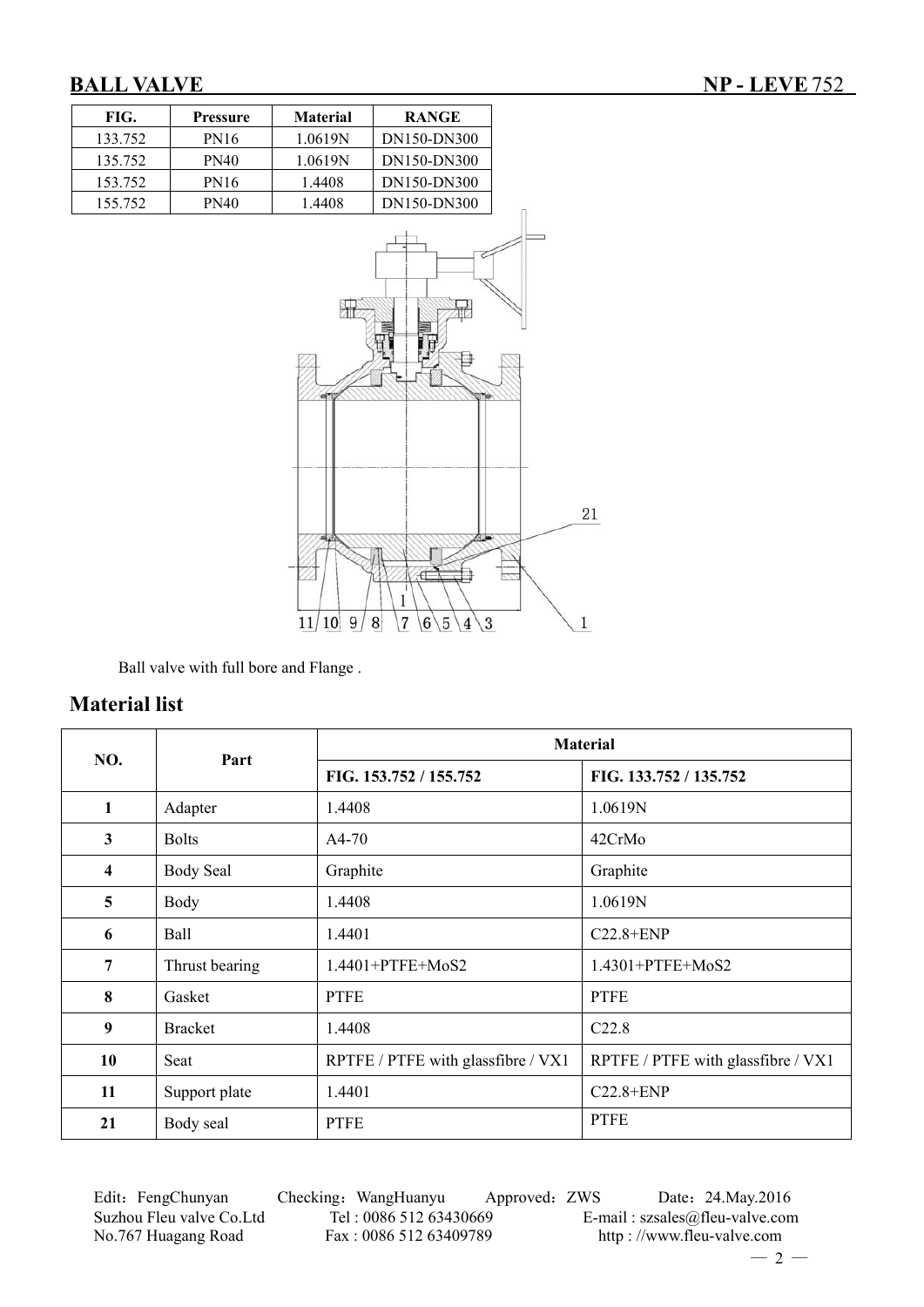## **Stopfbuchs-Varianten**

### **VGS PTFE + GRAPHITE+SPRING**

(**TA AIR + FIRE SAFE**)



# **Material list**

|     | Part              |                        | <b>Material</b>        |
|-----|-------------------|------------------------|------------------------|
| NO. |                   | FIG. 153.752 / 155.752 | FIG. 133.752 / 135.752 |
| 13  | O - Ring          | <b>VITON</b>           | <b>VITON</b>           |
| 14  | $O - Ring$        | <b>VITON</b>           | <b>VITON</b>           |
| 15  | Packing-box       | 1.4408                 | $C22.8 + ENP$          |
| 16  | <b>Bolts</b>      | A4-70                  | $A2-70$                |
| 17  | Metal-ring        | 1.4401                 | 1.4301                 |
| 18  | <b>Bolts</b>      | A4-70                  | $A2-70$                |
| 19  | Gland             | 1.4401                 | C22.8                  |
| 20  | <b>Stem</b>       | 1.4462                 | 1.4462                 |
| 21  | Key               | 45                     | 45                     |
| 23  | Body seal         | <b>PTFE</b>            | <b>PTFE</b>            |
| 24  | Body seal         | Graphite               | Graphite               |
| 25  | Gasket            | <b>PTFE</b>            | <b>PTFE</b>            |
| 26  | Gasket            | Graphite               | Graphite               |
| 27  | Packing           | <b>PTFE</b>            | <b>PTFE</b>            |
| 28  | Gasket            | 1.4401                 | 1.4401                 |
| 29  | Packing           | Graphite               | Graphite               |
| 30  | Belleville spring | 17-7PH                 | 17-7PH                 |
| 31  | Thrust bearing    | 1.4401+PTFE+MoS2       | 1.4301+PTFE+MoS2       |

Edit: FengChunyan Checking: WangHuanyu Approved: ZWS Date: 24.May.2016 Suzhou Fleu valve Co.Ltd Tel : 0086 512 63430669 E-mail : szsales@fleu-valve.com<br>No.767 Huagang Road Fax : 0086 512 63409789 http : //www.fleu-valve.com

http : //www.fleu-valve.com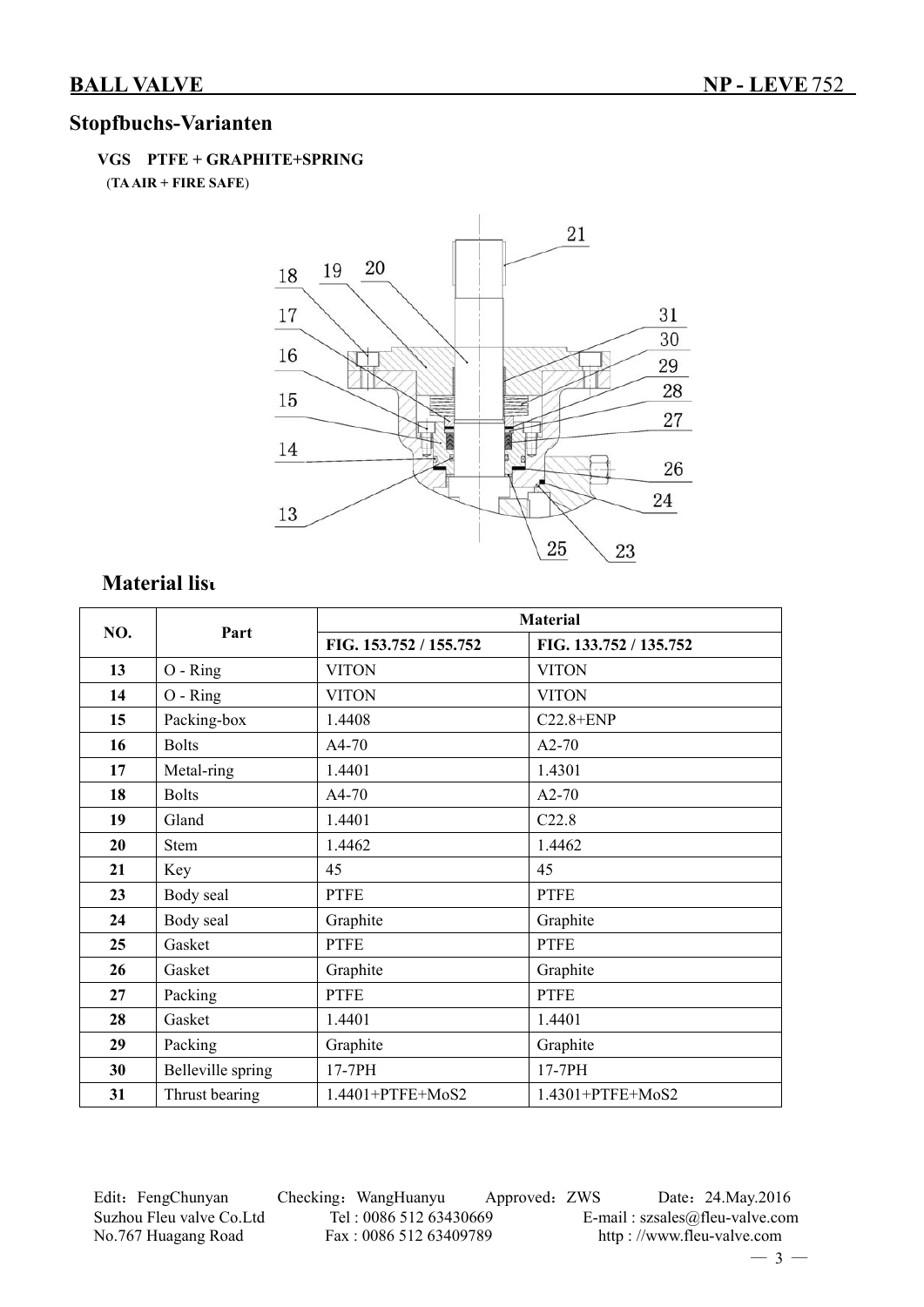| FIG.    | Pressure    | <b>Material</b> | <b>RANGE</b> |
|---------|-------------|-----------------|--------------|
| 133.752 | <b>PN16</b> | 1.0619N         | DN150-DN300  |
| 135.752 | PN40        | 1.0619N         | DN150-DN300  |
| 153.752 | PN16        | 1.4408          | DN150-DN300  |
| 155.752 | PN40        | 1.4408          | DN150-DN300  |



## **Dimension List**

| <b>PN</b> | DN  | dL  | L   | L1  | H   | D   | $\mathbf b$ | $\bf k$ | $n-d2$         | $D4 \times f$ | Weight |
|-----------|-----|-----|-----|-----|-----|-----|-------------|---------|----------------|---------------|--------|
|           | 150 | 150 | 350 | 124 | 256 | 285 | 22          | 240     | $8-\Phi$ 22    | $\Phi$ 212×3  |        |
|           | 200 | 200 | 400 | 200 | 315 | 340 | 24          | 295     | $12 - 022$     | $\Phi$ 268×3  |        |
| 16        | 250 | 250 | 450 | 225 | 316 | 405 | 26          | 355     | $12 - 026$     | $\Phi$ 320×2  |        |
|           | 300 | 300 | 500 | 240 | 383 | 460 | 28          | 410     | $12 - 026$     | $\Phi$ 378×2  |        |
|           | 150 | 150 | 350 | 124 | 256 | 300 | 28          | 250     | $8-026$        | $\Phi$ 218×3  |        |
|           | 200 | 200 | 400 | 200 | 315 | 375 | 34          | 320     | $12 - 030$     | $\Phi$ 285×3  |        |
| 40        | 250 | 250 | 450 | 225 | 316 | 450 | 38          | 385     | $12 - 033$     | $\Phi$ 345×2  |        |
|           | 300 | 300 | 500 | 240 | 383 | 515 | 42          | 450     | $16 - \Phi$ 33 | $\Phi$ 410×2  |        |





ØH

DN250/300

# **Dimension List**

| DN  | ФF  | $\Phi G$        | ФН  | L   | $\bf o$ | N    | Q  | ФR | S | M  | P  | т |
|-----|-----|-----------------|-----|-----|---------|------|----|----|---|----|----|---|
| 150 | 140 | M16             | 100 | 61  | 39.8    | 21.2 | 20 | 36 | 3 |    |    |   |
| 200 | 125 | M <sub>12</sub> | 85  | 61  | 39.8    | 21.2 | 27 | 50 | 3 |    |    |   |
| 250 | 165 | M20             | 130 | 172 | 90      | 82   | 12 | 50 | 3 | 58 | 70 | 3 |
| 300 | 254 | M16             | 200 | 172 | 90      | 82   | 14 | 55 | 5 | 69 | 70 | 3 |

Edit:FengChunyan Checking:WangHuanyu Approved:ZWS Date:24.May.2016 Suzhou Fleu valve Co.Ltd Tel : 0086 512 63430669 E-mail : szsales@fleu-valve.com<br>No.767 Huagang Road Fax : 0086 512 63409789 http : //www.fleu-valve.com http : //www.fleu-valve.com

 $-4-$